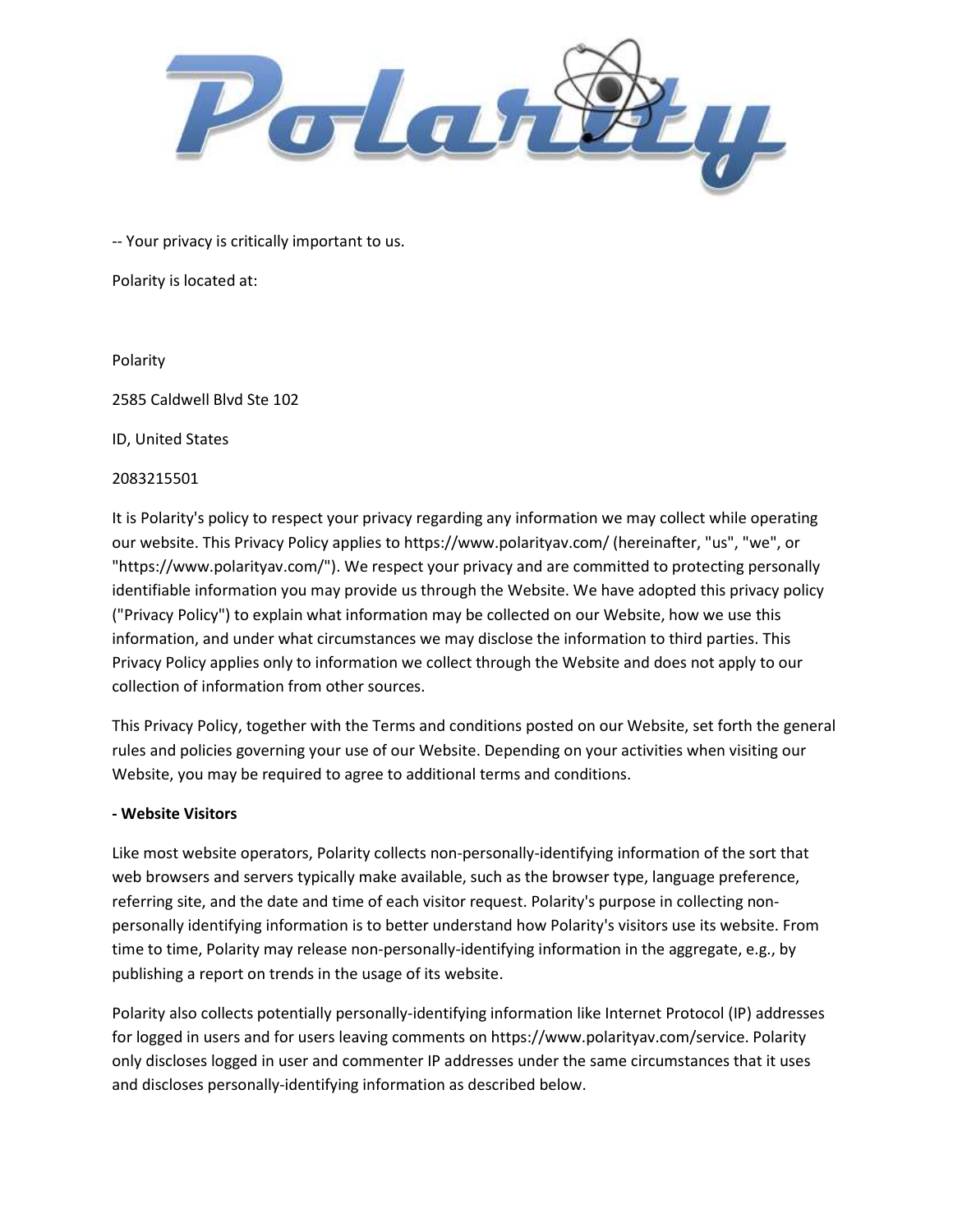# - Gathering of Personally-Identifying Information

Certain visitors to Polarity's websites choose to interact with Polarity in ways that require Polarity to gather personally-identifying information. The amount and type of information that Polarity gathers depends on the nature of the interaction.

#### - Security

The security of your Personal Information is important to us, but remember that no method of transmission over the Internet, or method of electronic storage is 100% secure. While we strive to use commercially acceptable means to protect your Personal Information, we cannot guarantee its absolute security.

#### - Advertisements

Ads appearing on our website may be delivered to users by advertising partners, who may set cookies. These cookies allow the ad server to recognize your computer each time they send you an online advertisement to compile information about you or others who use your computer. This information allows ad networks to, among other things, deliver targeted advertisements that they believe will be of most interest to you. This Privacy Policy covers the use of cookies by Polarity and does not cover the use of cookies by any advertisers.

#### - Links to External Sites

Our Service may contain links to external sites that are not operated by us. If you click on a third-party link, you will be directed to that third party's site. We strongly advise you to review the Privacy Policy and terms and conditions of every site you visit.

We have no control over, and assume no responsibility for the content, privacy policies or practices of any third-party sites, products or services.

# - Aggregated Statistics

Polarity may collect statistics about the behavior of visitors to its website. Polarity may display this information publicly or provide it to others. However, Polarity does not disclose your personallyidentifying information.

# - Cookies

To enrich and perfect your online experience, Polarity uses "Cookies", similar technologies and services provided by others to display personalized content, appropriate advertising and store your preferences on your computer.

A cookie is a string of information that a website stores on a visitor's computer, and that the visitor's browser provides to the website each time the visitor returns. Polarity uses cookies to help Polarity identify and track visitors, their usage of https://www.polarityav.com/, and their website access